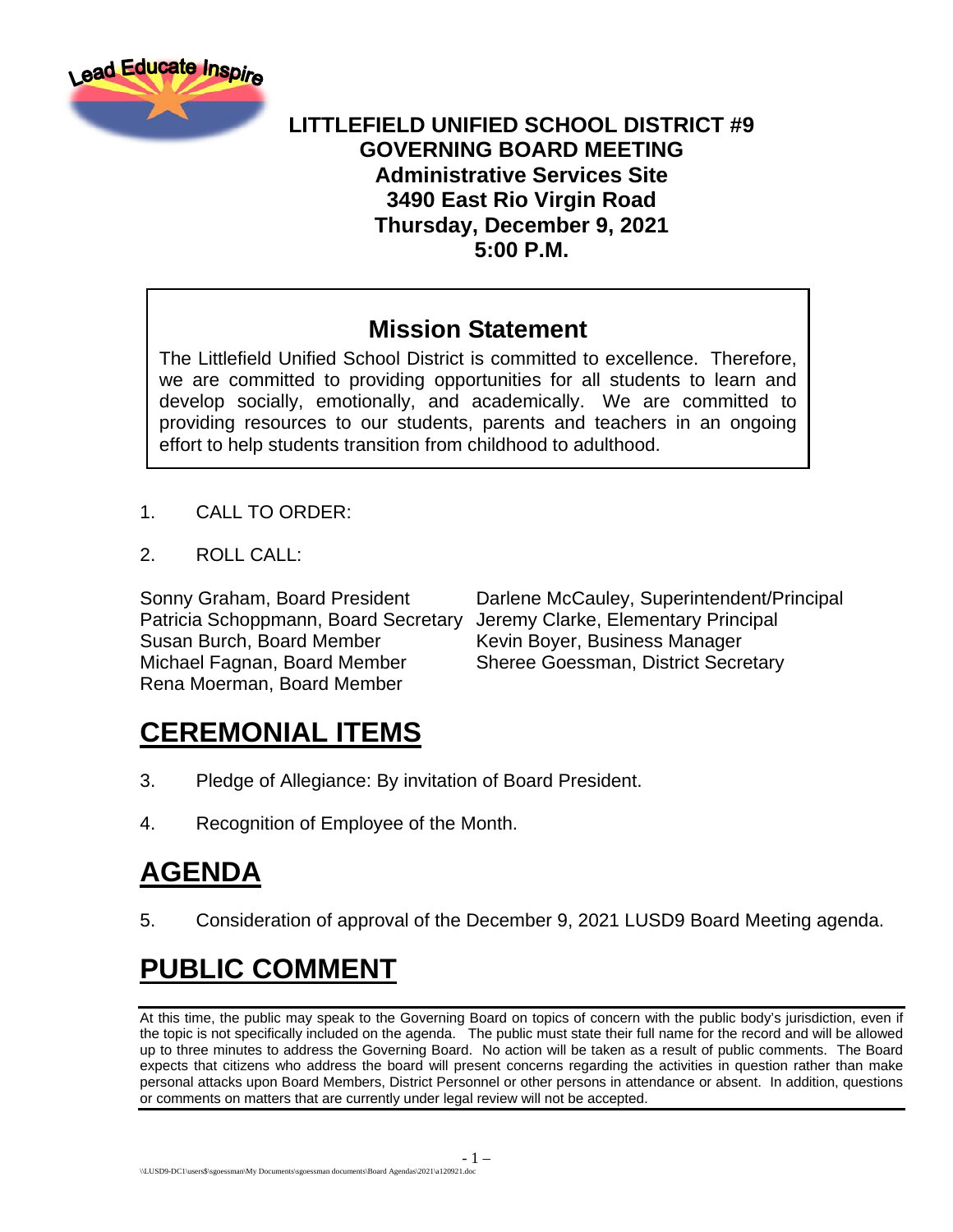

6. Public Comment.

### **INFORMATION AND DISCUSSION:**

- 7. Mr. Boyer, Business Manager.
	- a. Student Activity Balance.
	- b. Budget Update.
	- c. Food Service Financial.
	- d. Other
- 8. Mr. Jeremy Clarke, Elementary Principal
	- a. School Updates
	- b. Upcoming Dates
		- i. December 2, 2021  $@$  5:00 p.m. Literacy Night
		- ii. December 7, 2021 Awards Assembly
		- iii. December 10, 2021 Extracurricular Friday No School
		- iv. December 17, 2021 @ 9:30 a.m. Christmas Program
		- v. December 17, 2021 Report Cards
		- vi. December 17, 2021 @ 12:20 p.m. Early Dismissal
		- vii. December 20, 2021 January 3, 2021 Winter Break No School
	- c. Other

#### 9. Mrs. McCauley, Superintendent/Principal

- a. School Update.
- b. Upcoming Dates
	- i. December 3, 2021 Holiday Social Assembly
	- ii. December 7, 2021 JV & Varsity Girls & Boys Basketball @ Home
	- iii. December 9, 2021 JV & Varsity Girls & Boys Basketball @ Water Canyon
	- iv. December 10, 2021 Extracurricular Friday No School
	- v. December 10, 2021 Red Cross Blood Drive (Board Room: 8 a.m. 2 p.m.)
	- vi. December 11, 2021 JV & Varsity Girls & Boys Basketball @ Home
	- vii. December 14, 2021 JV & Varsity Girls & Boys Basketball @ Fredonia
	- viii. December 15 & 16, 2021 Finals. Students Released at 12:35 p.m.
	- ix. December 16, 2021 JV & Varsity Girls & Boyer Basketball @ Home
	- x. December 17, 2021 Finals. Students Released at 11:30 p.m.
	- xi. December 20, 2021 January 3, 2021 Winter Break, No School
- c. Other.
- 10. Board Reports.
	- a. Other

## **CONSENT AGENDA**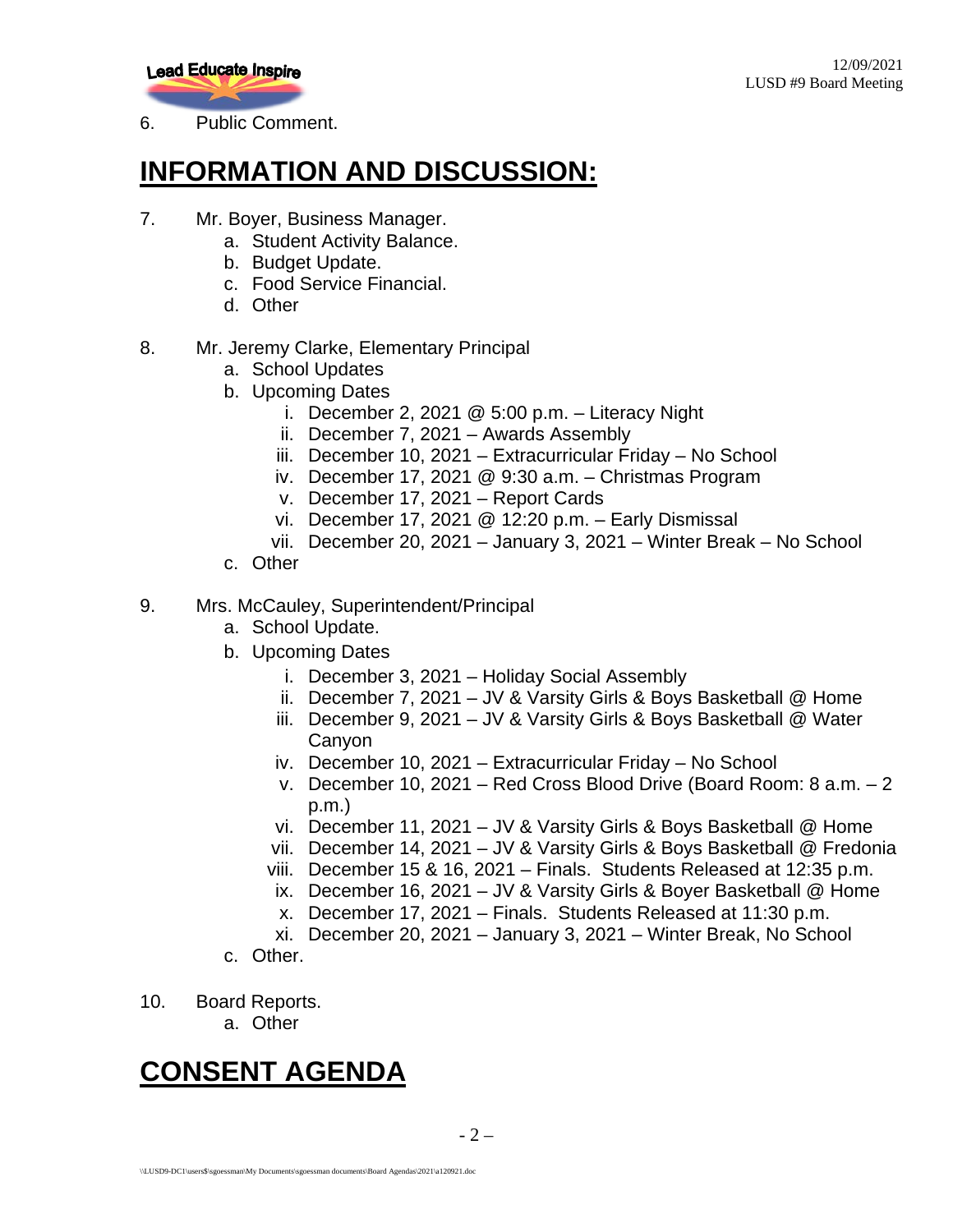

Approval of Routine Orders of Business. Documentation concerning the matters on the Consent Agenda may be reviewed at the Littlefield Unified School District Office, located at 3490 East Rio Virgin Road, Beaver Dam, Arizona. Any Board Member may request an item be pulled off the agenda for further discussion.

- 11. Consideration of approval of the November 10, 2021 Regular Governing Board Meeting Minutes.
- 12. Consideration of approval of Vouchers and Stipends:
	- a. LUSD9 Payroll Vouchers: 11/2211 and 12/2212.
	- b. LUSD9 Vouchers: 1010.
	- c. Stipends
		- i. Classroom Site Fund Stipends

(Members of the public may view the content of the vouchers 24 hours prior to the board meeting in the district office.)

13. Consideration of approval of FY 2021/2022 Certified and Classified Personnel, Substitute Personnel, and Coaches per the attached list, including the following:

| <b>Name</b>      | <b>Position</b>              | <b>Effective</b><br>Date |
|------------------|------------------------------|--------------------------|
| Rauterkus, Jeane | <b>Classified Substitute</b> | 11/17/2021               |

14. Consideration of approval of the following staff resignations/terminations:

| <b>Name</b>  | <b>Position</b>          | <b>Effective</b><br><b>Date</b> |
|--------------|--------------------------|---------------------------------|
| Snell, Angie | <b>Food Service Lead</b> | 12/17/2021                      |

### **ACTION ITEMS AND/OR DISCUSSION**

- 15. Consideration of approval of donations received by the District per Policy KCD.
	- a. Rotary Club of Mesquite Nevada \$175 Shoe Box Donation
	- b. Bryan Schmersal (Football Coach) \$2,100 to Football Program
- 16. Consideration of approval of a request from Jaime Gonzalez for an extension of non-paid leave.

\*The Employee may request this item be discussed in Executive Session pursuant to ARS § 38-431.03 (A)(1).

- 17. Discussion and possible action regarding the following Governing Board Goals:
	- a. Goal #2 Identify Key updates and frequency for reports/updates requested by Governing Board. See Board Self Evaluation – due date 11/30/ 2021.
	- b. Goal #4 Public Awareness talking points due date 11/30/2021
- 18. Consideration of approval of Pay for Performance Plan (301 Classroom Site Funds).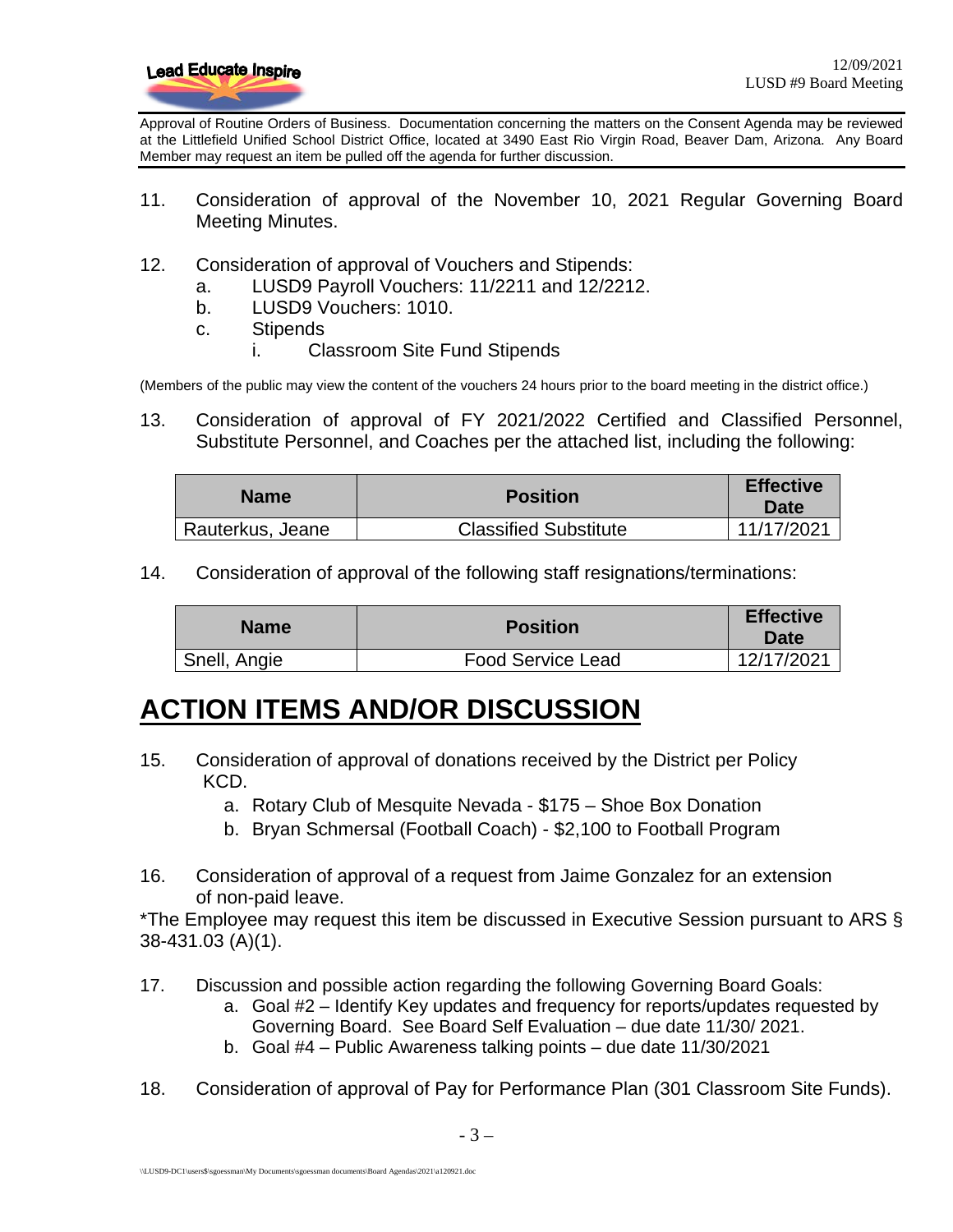- 19. Discussion and possible approval of scheduling an in-house Governing Board Retreat with the Governing Board and Administration.
- 20. Consideration of approval of an increase to the base wage on the classified salary schedule and classified substitute pay from \$12.25 to \$12.80 effective January 1, 2022. Also, a new employee hired during the current fiscal year will be hired in at the new base wage. However, if they have years of experience it will be based on current column rates.
- 21. Consideration of approval of two (2) Teacher on Assignment Stipends at Beaver Dam Jr/Sr High School.
- 22. Consideration of approval of Agreement and Resolution for E-Rate Services between Littlefield Unified School District and Yavapai County through the Yavapai County School Superintendent.
- 23. Consideration of approval of Superintendent Evaluation Scores by Governing Board. \*The Board may vote to discuss this item in Executive Session pursuant to ARS § 38- 431.03 (A)(1).
- 24. January Agenda Items.

### **INFORMATION ITEMS**

- 25. News articles about the schools.
- 26. Upcoming Governing Board Conferences:
	- a. ASBA Webinar December 8, 2021 4:00 p.m.-5:00 p.m. School Finance 101: Budget Basics, Part 3.
	- b. ASBA-ASA 64<sup>th</sup> Annual Conference December 15-17, 2021
- 27. Regulation ACAA-R: Title IX Sexual Harassment.
- 28. Basketball Schedule

### **EXECUTIVE SESSION**

The Board may move to discuss items in an Executive Session pursuant to ARS §38-431.01 (A)(1), (3) and (4), which authorizes discussion and consideration of employment, assignment, appointment, promotion, dismissal, salaries, disciplining or resignation of a public officer, appointee or employee of the District.

- 1. Motion to adjourn to executive session.
- 2. Motion to return to open meeting to vote on items discussed in Executive Session, as needed.